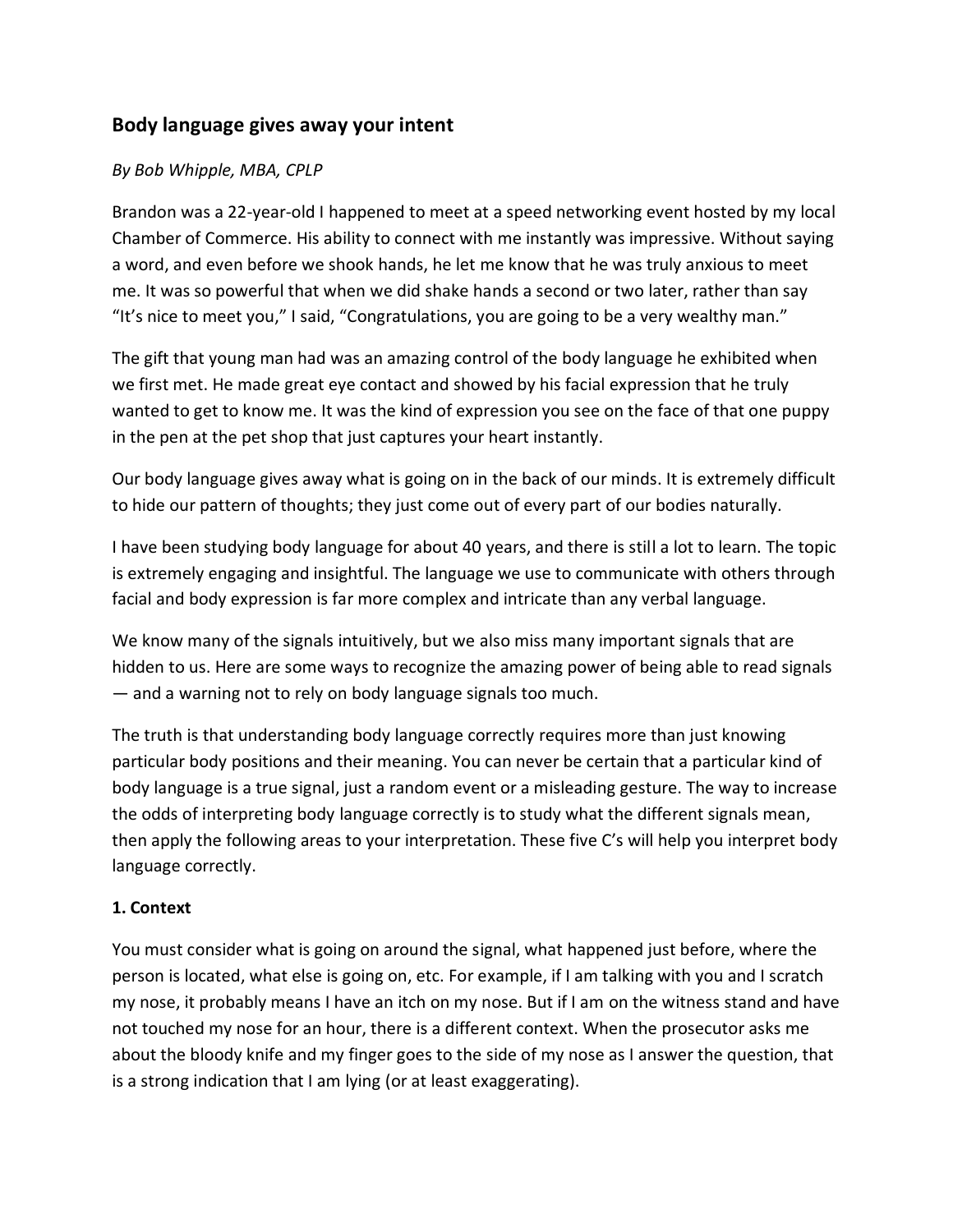## **2. Clusters**

Since many body language signals are going on with each person at any given time, you should not ascribe heavy meaning to any single one. Instead, look for patterns or clusters. I can witness you rubbing your palms, blinking rapidly, arm hair standing up, foot movements, heavy swallowing and shifting of weight. I also might notice more perspiration than normal. With a cluster of signals like these, I can be certain you are experiencing anxiety.

# **3. Congruence**

If your words, your tone of voice and your body language are telling me the same thing, chances are I am getting a true signal. When you are saying one thing, but your body language shows a different pattern, I need to realize that you may be trying to deceive me in some way. I need to be vigilant and test more for congruence. If there are several indications of incongruence, it could signal that you are not telling me the full truth.

# **4. Consistency**

Look for patterns in people's behavior. If a student in one of my classes habitually likes to sit with her arms folded because that is a comfortable position for her, then that is a baseline  $-1$ should not think it is a signal when she folds her arms. If another person who rarely folds his arms does so immediately after making a statement about his boss, I might suspect he is being defensive and look for other signals to corroborate the suspicion.

### **5. Culture**

People tend to forget that cultural differences in body language are huge. For example, if you are an Eskimo, moving your head up and down means "no," while shaking your head from side to side means "yes." An obvious difference in culture is the issue of proximity. When talking with a person from a Middle Eastern culture, expect the gap between you and the other person to be significantly less than when addressing a person from a western culture.

Correct interpretation of body language has to factor into these five areas. Taking them into account allows us to be more accurate when we read meaning to body language. Become a student of body language yourself. You will find it is a vital skill, and the more you develop it, the more you will improve both your ability to understand the intentions of others and send more-consistent signals yourself.

Bob Whipple, MBA, CPLP, is a consultant, trainer, speaker and author in leadership and trust. He is the author of *Trust in Transition: Navigating Organizational Change*; *The Trust Factor: Advanced Leadership for Professionals; Understanding E-Body Language: Building Trust Online;*